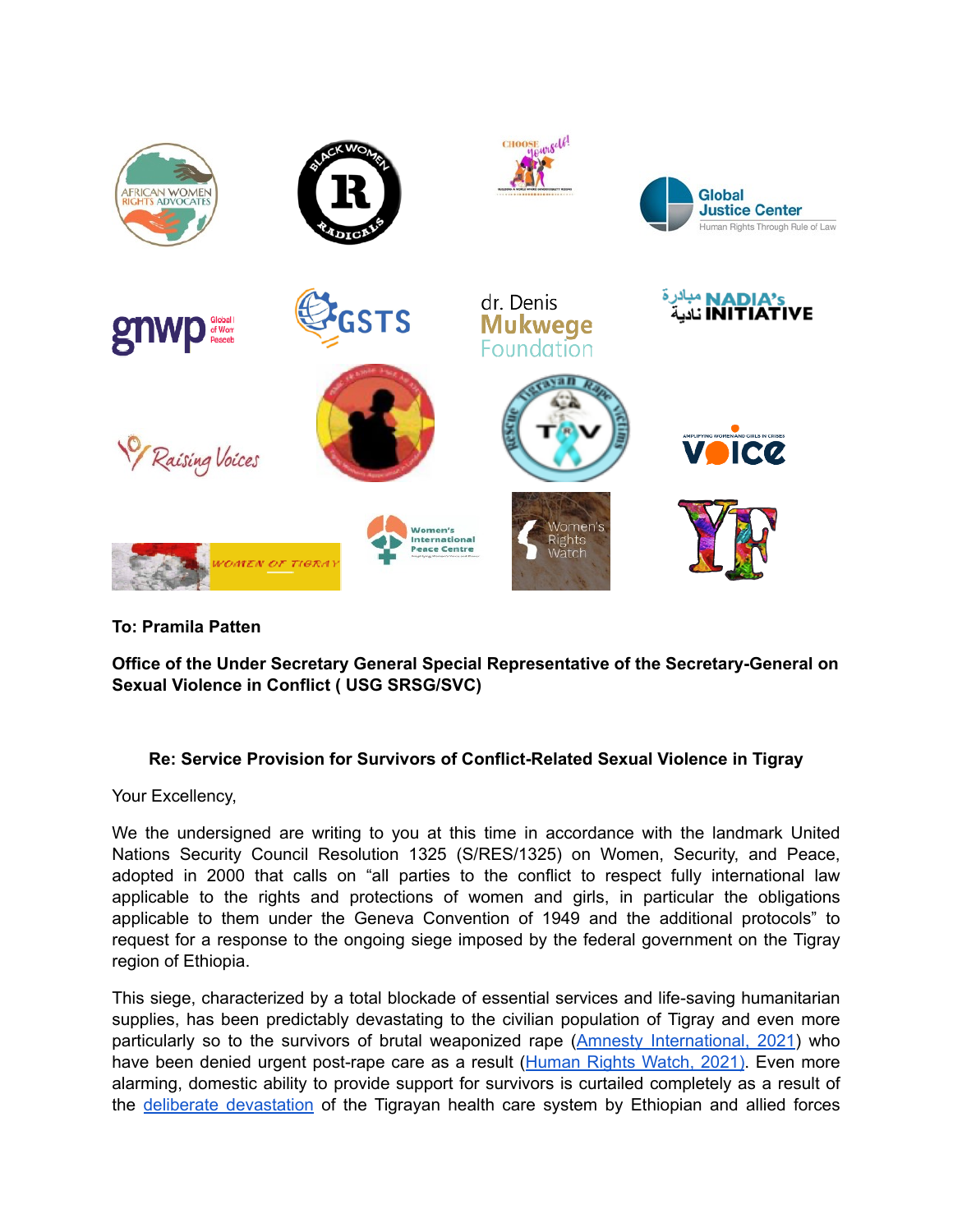during [active conflict](https://msf.org.uk/article/tigray-crisis-hospitals-and-healthcare-centres-deliberately-targetted) and because even the most basic healthcare supplies are no longer available in Tigray ([A. Mark Clarfield et al, 2022](https://www.thelancet.com/journals/lancet/article/PIIS0140-6736(22)00054-X/fulltext)).

In spite of extensive documentation of both the extent to which rape has been deployed as a weapon of war in Tigray and the double victimization of survivors through deliberate denial of critical medical and mental health support, there is yet to be a concerted effort by the international community to adopt appropriate steps as per UNSC Resolution 1820 (SCR 1820). The United Nations organizations that have the most significant networks on the ground have also, thus far, failed to establish mechanisms to appropriately monitor, document, and address conflict-related sexual violence in Tigray leaving survivors of brutal rape with no services.

Tens of thousands of survivors of well-documented weaponized rape and Conflict-Related Sexual Violence (CRSV) remain unseen, unheard, and the extreme violence done to them is erased, as if it does not matter. This cannot be allowed.

It is with this in mind that we are asking you to join our call for:

- The UNSC to put into effect Resolutions 1325 and 1820 to ensure unfettered humanitarian access and protection for the women and girls of Tigray from egregious human rights violations and sexual violence still ongoing in the Tigrayan territories that remain occupied by Amhara and Eritrean Forces
- Concerted commitment by the international community to end the devastating siege and humanitarian blockade imposed by the Ethiopian government and ensure the restoration of services including health care and psychosocial support for survivors of **CRSV**
- Urgent and unfettered humanitarian access to all parts of Tigray to reach the civilian population of Tigray, 83% of whom are currently facing acute food insecurity with more than 1 million people in active famine
- Prioritization of Tigray in the enactment of the recommendations listed by the Secretary-General of the United Nations (*United Nations, 2022*) specifically in regard to ensuring adequate funding for comprehensive and quality multisectoral assistance and protection for survivors of CRSV and children.
- Urge respect for International Humanitarian Law by all parties to the conflict and support efforts toward ceasefire

## Your Excellency,

We plead with you today to recognize, listen to, and help the women and girls of Tigray who have thus far been rendered invisible and inaccessible and who have been denied all basic services. It is imperative for the international community to come together to promote human dignity, human rights, and best practices to ensure sustainable and enduring peace by acknowledging and addressing the victims of conflict.

We aver our commitment to support all efforts to support the goals outlined herein and would appreciate the opportunity to engage directly to discuss these issues further.